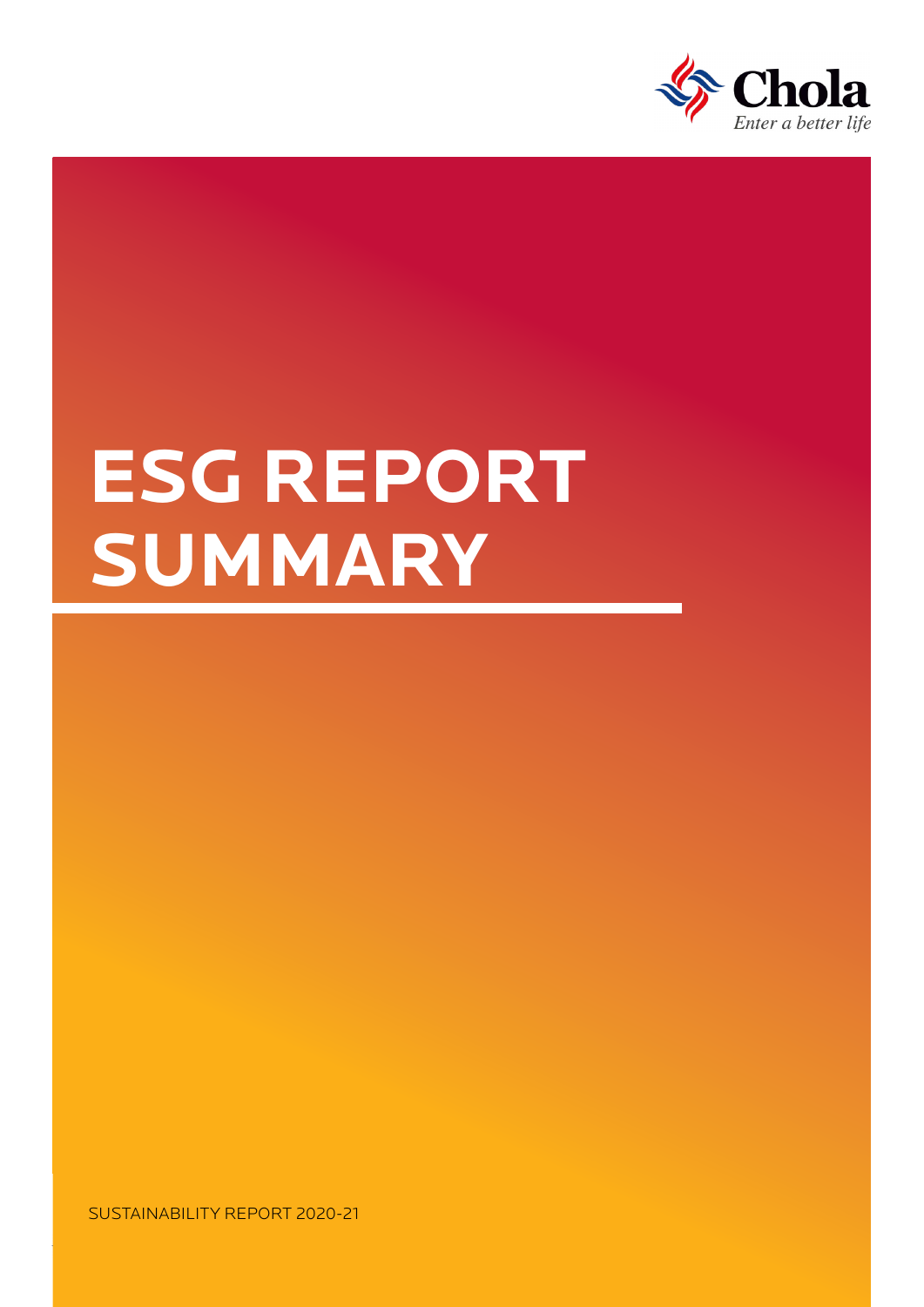## **TABLE OF CONTENTS**

| 01. IDENTIFYING MATERIAL ISSUES        | 04 |
|----------------------------------------|----|
| <b>02. ESG AT CHOLA</b>                | 05 |
| <b>03. ESG FRAMEWORK AND STRATEGY</b>  | 06 |
| <b>04. SUSTAINABILITY GOVERNANCE</b>   | 08 |
| <b>05. IMPROVING EFFICIENCY</b>        | 09 |
| <b>06. RESPONSIBLE PRODUCT</b>         | 10 |
| <b>07. ENVIRONMENTAL CONSCIOUSNESS</b> | 11 |
| <b>08. PEOPLE POWER</b>                | 12 |
| 09. SUSTAINABILITY OUTLOOK             | 13 |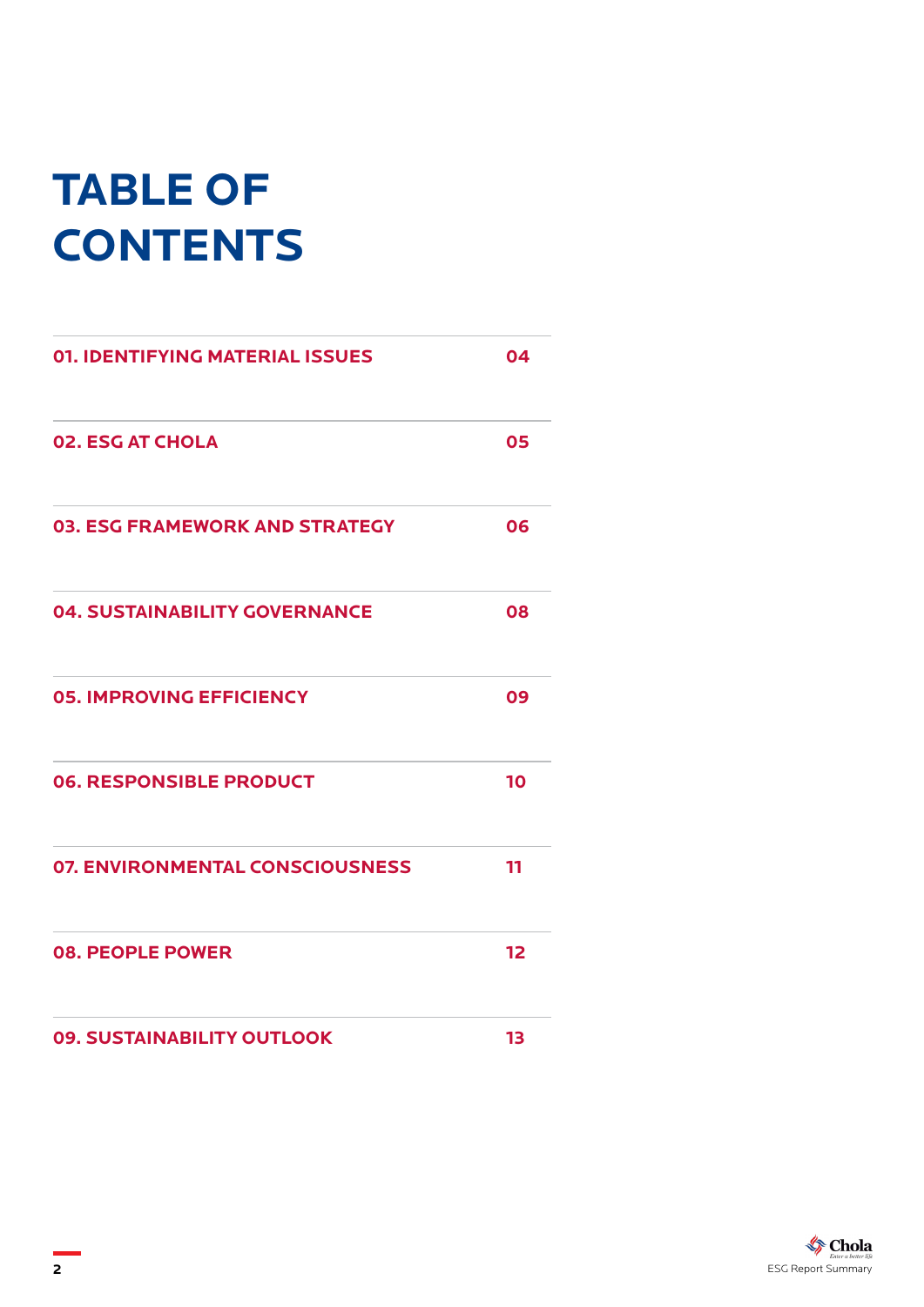#### **ESG REPORT SUMMARY**

Chola has a longstanding legacy of ESG and has, over the years, strengthened the Company's performance and stature with initiatives that address environmental, social and economic/governance aspects. We have opted to voluntarily disclose our ESG performance for FY 2020 – 21.

The ESG report has been prepared in accordance with the 'core' criteria of the Global Reporting Initiative (GRI) Standards. The GRI Standards constitute a set of globally established sustainability reporting requirements, that enable businesses to report sustainability performance and impacts in a consistent manner. They also allow comparability across businesses and support organizations to make sustainability disclosures with credibility and transparency.

The following summary highlights key aspects of the Company's ESG performance for the reporting year.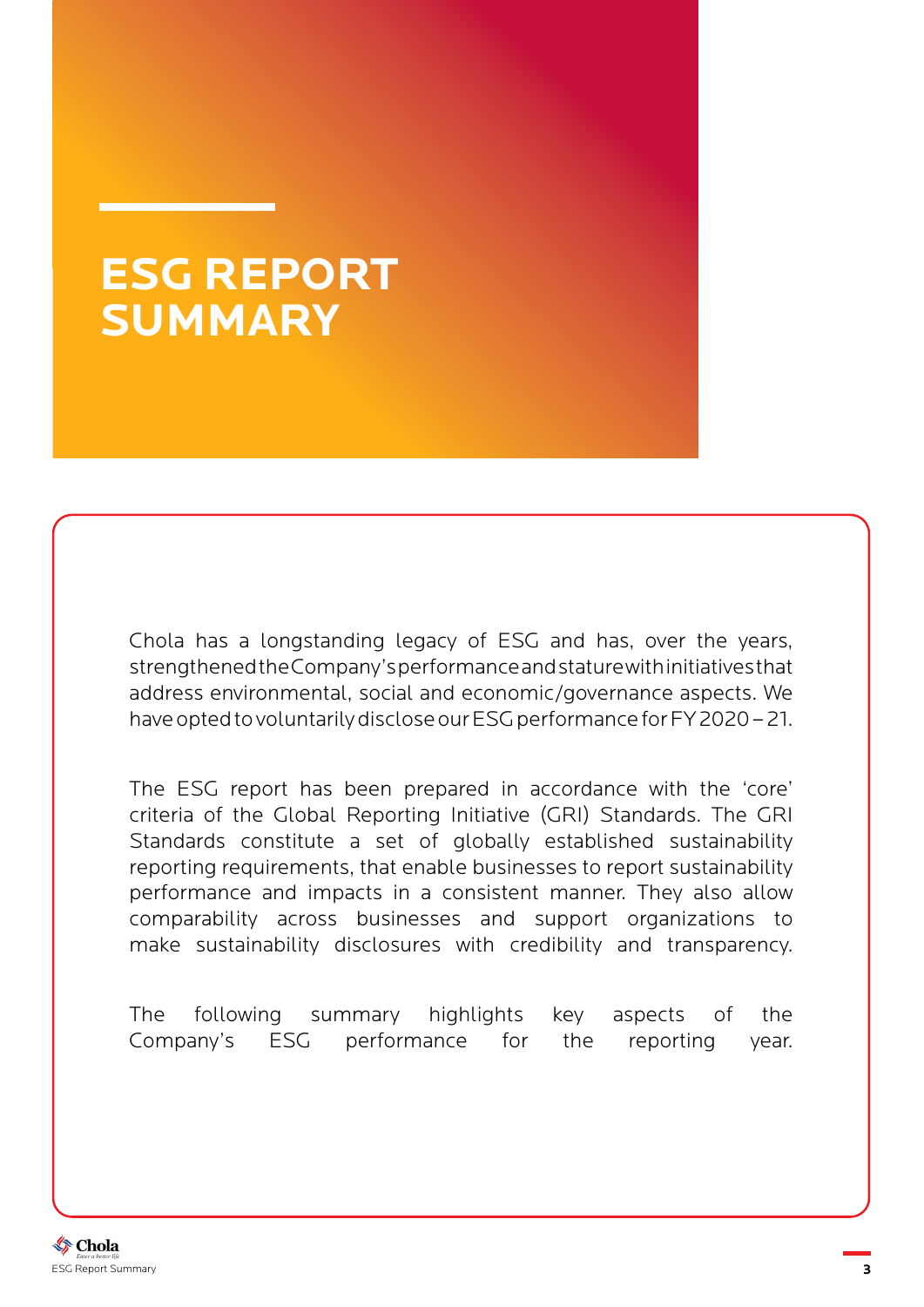#### <span id="page-3-0"></span>**IDENTIFYING MATERIAL ISSUES**

We present our sustainability performance taking into account the topics that are most material to creating value for our business and all stakeholders. Material issues are those which have a direct or indirect impact on an organization's ability to create, preserve or erode economic, environmental and social value for itself, its stakeholders and society at large. They are determined through a systematic and robust process which involved 3 key components:

- Telephonic, video and survey based engagements with 360+ of Chola's internal and external stakeholders
- Benchmarking against sectoral trend analysis
- Reference to external ESG standards which represent multi -sectoral interests

The chart below depicts the issues that were identified as material for Chola and our stakeholders.



#### **Importance to Chola's Stakeholders**

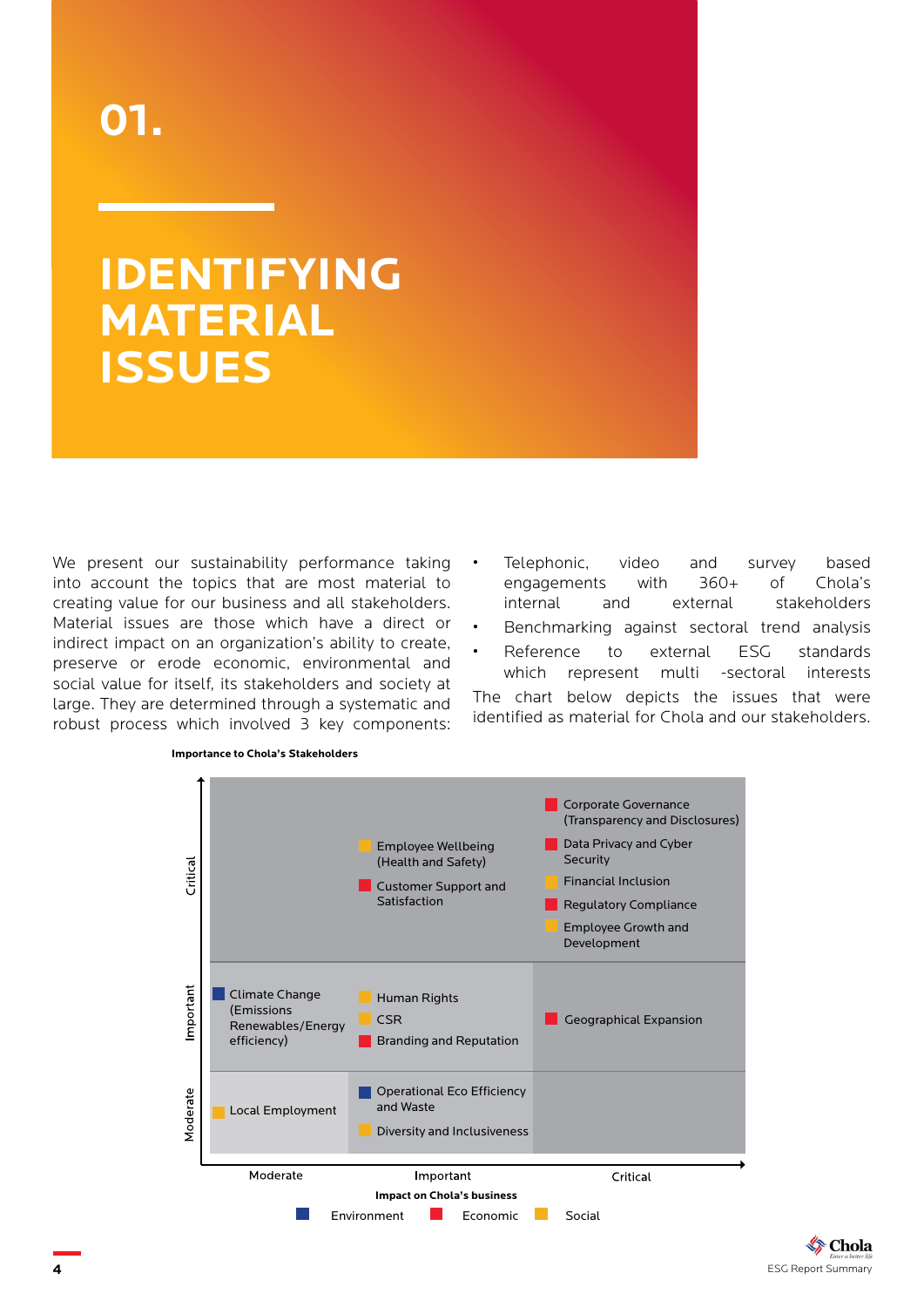#### <span id="page-4-0"></span>**ESG AT CHOLA**

Chola has espoused ESG for several years and continues to embed dimensions of sustainable governance and growth in all aspects of our business. We emphasize the financial inclusion of marginalized groups of people through financial products and services that address their socio – economic realities. Social impact is integral to Chola's business and our customer centric approach enables us to reach millions of Indians seeking financial support to improve their lives, whether through entrepreneurship, and employment or home ownership. Our intent to create positive social impact is further demonstrated through initiatives for employee wellbeing and corporate social responsibility (CSR) programs for the betterment of marginalized communities. Acknowledging that sustainability planning is key to long term operations and

profitable growth, we have initiated several measures to reduce our environmental footprint and have formulated plans to decarbonize in the years to come.

We are committed to enhancing our ESG performance and consciousness of sustainability within the organization. We have articulated our sustainability agenda with an ESG framework along with welldefined focus areas and road map to fulfil our priorities. This framework will guide us to reinforce principles of ESG in all aspects of our business, and focus our efforts on responsible products, improving efficiency, people power and environmental consciousness.

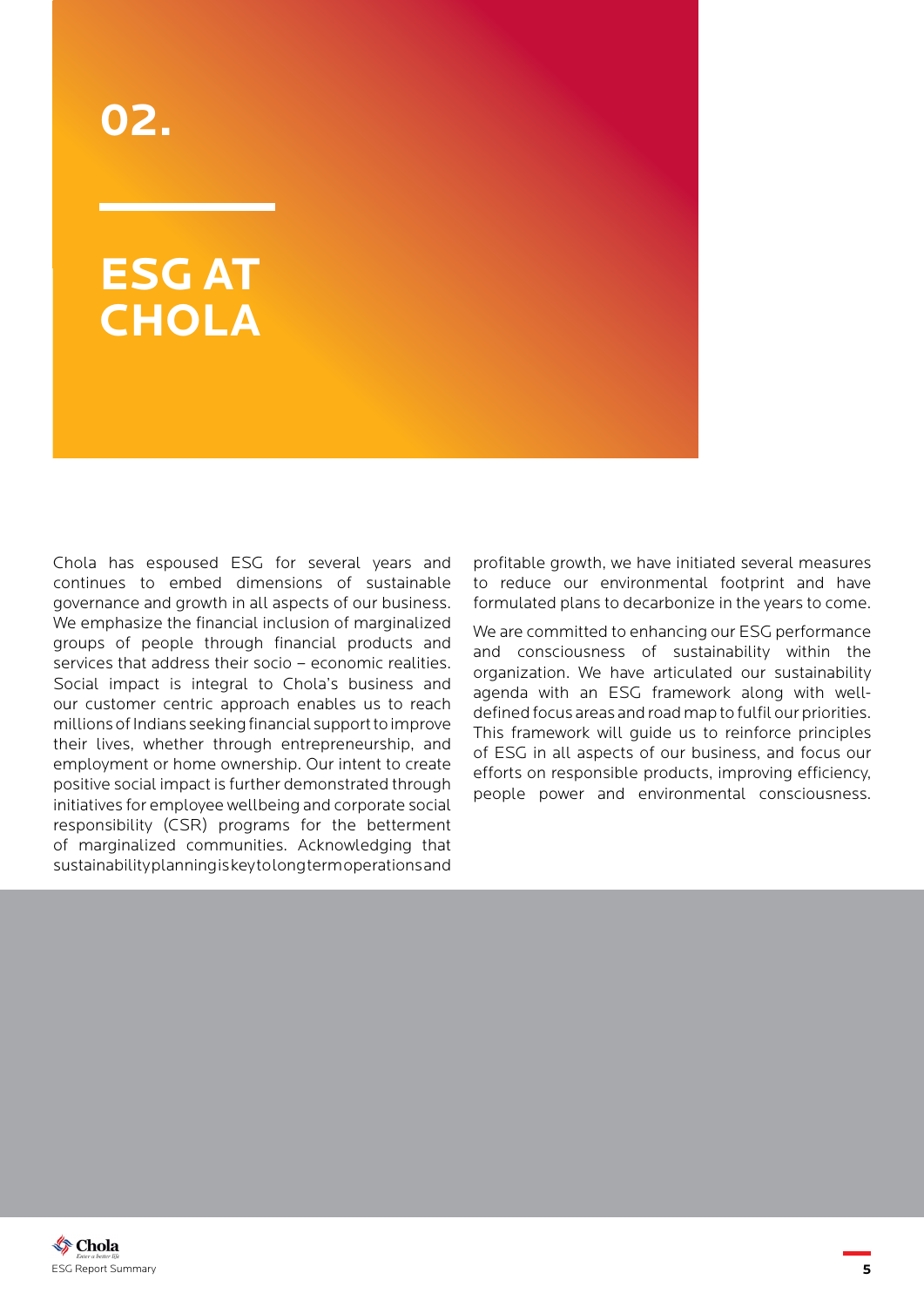<span id="page-5-0"></span>

### **ESG FRAMEWORK AND STRATEGY**

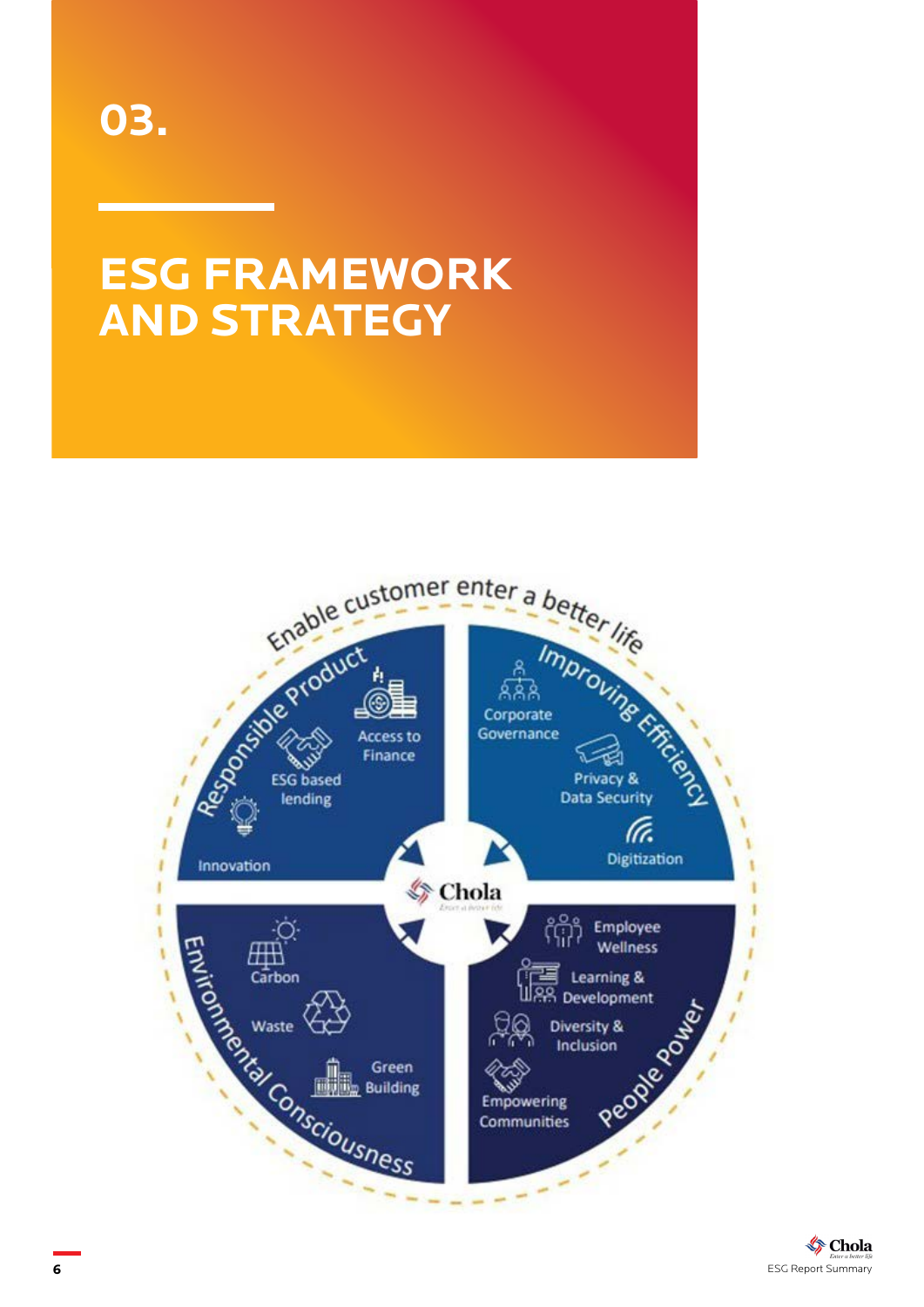| <b>ESG Pillar</b>              | <b>Goals</b>                                                                                                                                                                                                                               | <b>Targets</b>                                                                                                                                                                                                                                                                                                                                                                                                                                                                                                                                                                                  |
|--------------------------------|--------------------------------------------------------------------------------------------------------------------------------------------------------------------------------------------------------------------------------------------|-------------------------------------------------------------------------------------------------------------------------------------------------------------------------------------------------------------------------------------------------------------------------------------------------------------------------------------------------------------------------------------------------------------------------------------------------------------------------------------------------------------------------------------------------------------------------------------------------|
| Improving<br>efficiency        | Implement best-in class<br>ш<br>data protection tools and IT<br>governance to ensure 0% data<br>breaches in customer data<br>protection                                                                                                    | We will organize periodic information security<br>awareness programs across the organization<br>which will include all types of learning mediums,<br>and the same will be measurable<br>Chola will attain ISMS certification by the year<br>and the<br>2025                                                                                                                                                                                                                                                                                                                                     |
| Responsible<br>Product         | Chola will continue to focus on<br>п<br>providing credit to transport<br>entrepreneurs, new to credit<br>customers and first time buyers<br>and users<br>Support greener environment<br>ш<br>through Electric Vehicles (EV's)<br>financing | Continue to have strong focus towards ensuring<br><b>COL</b><br>financial inclusion of various marginalised<br>sections of society by offering loans for the<br>purchase of, new and used, commercial &<br>passenger vehicles, tractors/farm equipment,<br>construction equipment etc. that contribute to<br>the economy and to the social well-being of the<br>borrowers<br>Support the cause of a greener environment<br>through initiating electric vehicle financing and<br>attempting to increase EV loan disbursements<br>by 5% YOY from 2023-2025                                        |
| Environmental<br>Consciousness | Establish green operational<br>ш<br>measures across all office<br>branches and raise green<br>awareness among employees<br>and key stakeholders including<br>customers, visitors, CSR<br>recipients etc                                    | Achieve green building status for corporate<br>$\overline{\phantom{a}}$<br>office by 2023<br>Replacement of all the CFL's to LED's across all<br>the operations of Chola-replace 100% of CFL<br>lighting with LED systems at all Chola operations<br>by 2025<br>Reduce water consumption across Chola<br>operations through efficient water flow solutions                                                                                                                                                                                                                                      |
| People Power                   | Enabling Chola's people work<br>a.<br>force through continuous<br>learning and development<br>programs<br>Dedicated focus on<br>a.<br>environmental sustainability<br><b>CSR</b> projects towards<br>contributing global cause             | To conduct employee wellness programs on road<br><b>COL</b><br>safety and career development aspects<br>To achieve and sustain Zero accident culture<br>through Chola's road safety awareness initiatives<br>and programs<br>Within 30 days of joining, 100% of new Chola<br>employees will be introduced to our products,<br>policies and governance aspects like lending,<br>data privacy and information security etc<br>Implement digitization solutions for enhanced<br>learning and development purposes.<br>Develop CSR budgets specific to environmental<br>sustainability CSR programs |

In addition, several of our core business practices align with the United Nations Sustainable Development Goals, which comprise an international benchmark to attain a sustainable future.

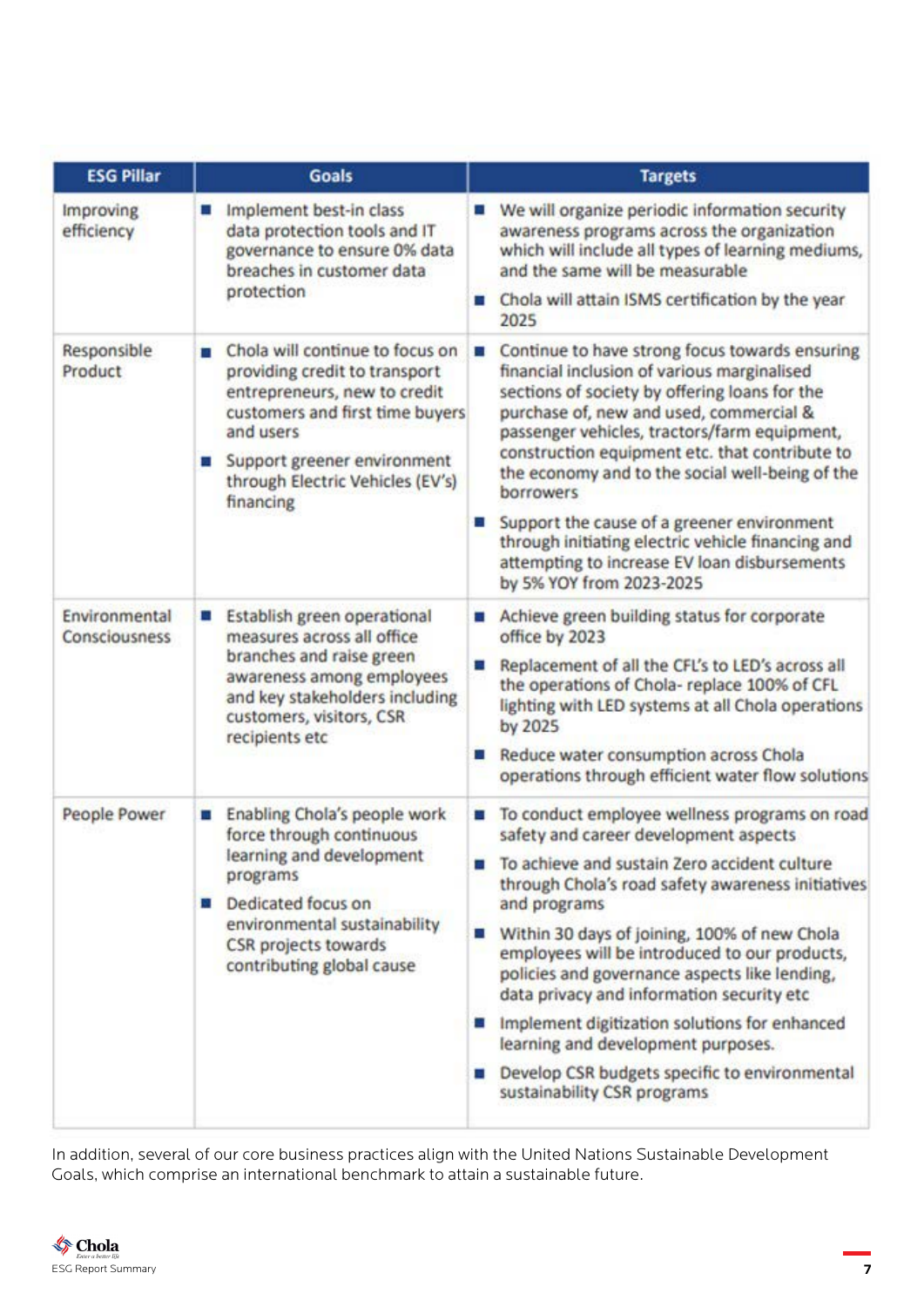### <span id="page-7-0"></span>**SUSTAINABILITY GOVERNANCE**

We have formulated an ESG governance structure comprising personnel from across the organization to facilitate seamless implementation of the strategy in line with our business objectives, embed sustainability across the organization and to enable accountability for the Company's future ESG performance.

The governance structure comprises 3 tiers for effective implementation and oversight, as depicted in the figure below.

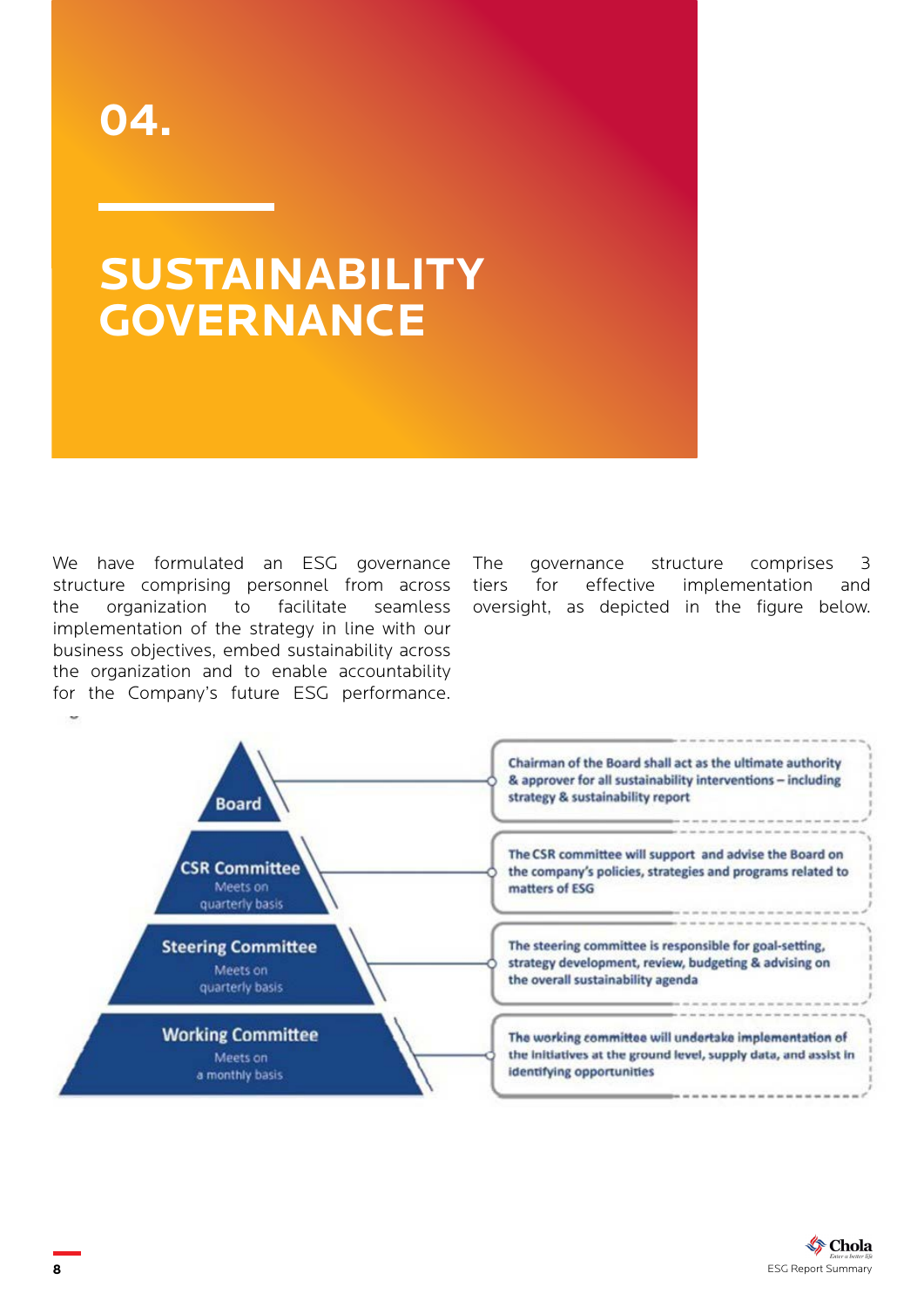#### <span id="page-8-0"></span>**IMPROVING EFFICIENCY**

The pillar of Improving Efficiency encapsulates Chola's emphasis on overall ethical governance of the business. At Chola we believe that sound corporate governance is the cornerstone of sustainable growth and ensure that customers always come first. Guided by the 5 Lights of the Murugappa Group, we have developed a strong governance structure and efficient management system to ensure the highest standards of governance and ethics in doing business and upholding the interests of our stakeholders. We emphasize regulatory compliance and ensure that awareness of its importance is imparted throughout the organization, to employees and associates across all functions.

Our thrust on digitization aligns with the need to address dynamic customer needs and to enhance the efficiencies of our processes to deliver a seamless and superior experience for stakeholders across all aspects of the business. We are one of the first finance companies to transition all processes to a digital platform and work to achieve 'first time right' in all internal and stakeholder engagement processes. We accord the highest importance to protecting the integrity of stakeholders' data, for which we follow high standards for cyber security, including securing stakeholder data and preventing security breaches. We have employed multi -layer protection technologies and have secured 100% of customers' data across 1,000 Chola branches.

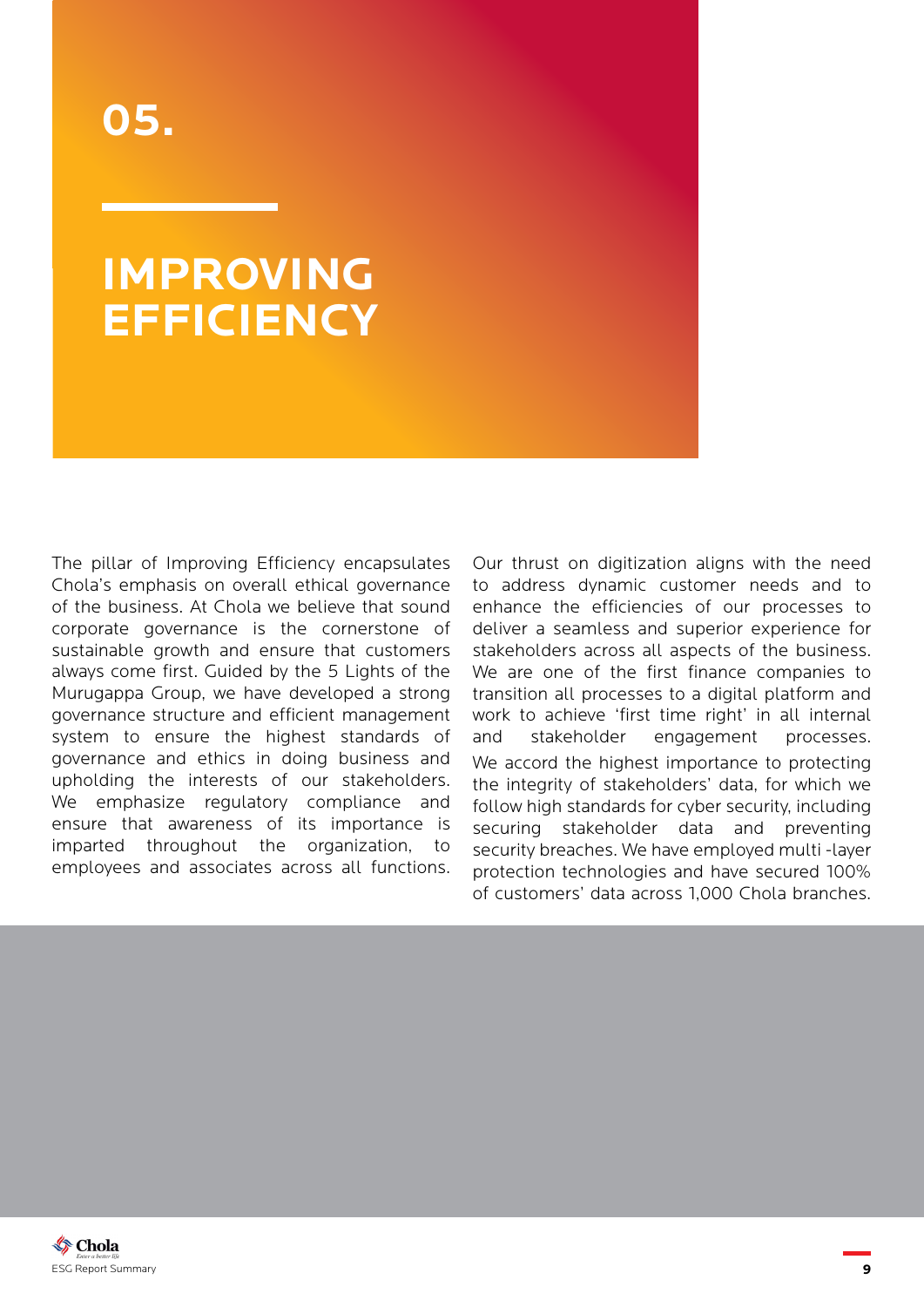#### <span id="page-9-0"></span>**RESPONSIBLE PRODUCT**

Chola's commitment to responsible lending and efforts to create a positive impact on the larger ecosystem is evident in the design and delivery of our solutions. Our vision of bettering the lives of Indians in the middle and lower income groups is reflected in 44 % of our customers being first time users and First Time Buyers (FTBs) and 95% of the home loans portfolio comprising entrepreneurs with semi – formal income purchasing their first home. Additionally, to encourage entrepreneurship among women, 58 % of loans are given to businesses owned wholly or partly by women. Chola's Vehicle Finance business offers a highly diversified range of products in multiple rural, semi – urban and urban geographies and to varied customer segments comprising first time buyers. Most of our customers are employed as drivers who aspire to own a vehicle and Chola makes finance available to them to fulfil this aspiration. More than 80% of branches of the Vehicle Finance business are located in rural areas, towns and semi urban areas. Additionally, we have forayed into financing electric vehicles and look ahead to strengthening our presence in this domain.

As a leading Indian NBFC and responsible corporate citizen, Chola adheres to the

International finance Corporation's guidelines for ESG based lending. We support responsible businesses and abide by restrictions on those that create adverse environmental and social impacts. Chola is also fully compliant with applicable regulations in our areas of operations and ensures that the interests of our stakeholders and the business are protected.

Our commitment to responsible lending has found expression in multiple initiatives. Over 230 Chola branches are located in RBI underbanked districts and most of our network of branches address the financial requirements of underserved Indians in Tier III, IV, V and VI towns and rural areas.

Aligning with our belief that innovation is crucial to staying ahead of the field, we have re-oriented the business model of Loans Against Property towards enhanced customer engagement and value. Keeping our focus on customer centricity during the pandemic, we digitalized business and customer engagement processes. Customers' needs were fulfilled through digital verification of their details; we disbursed loans online and introduced chatbots to address stakeholders' queries.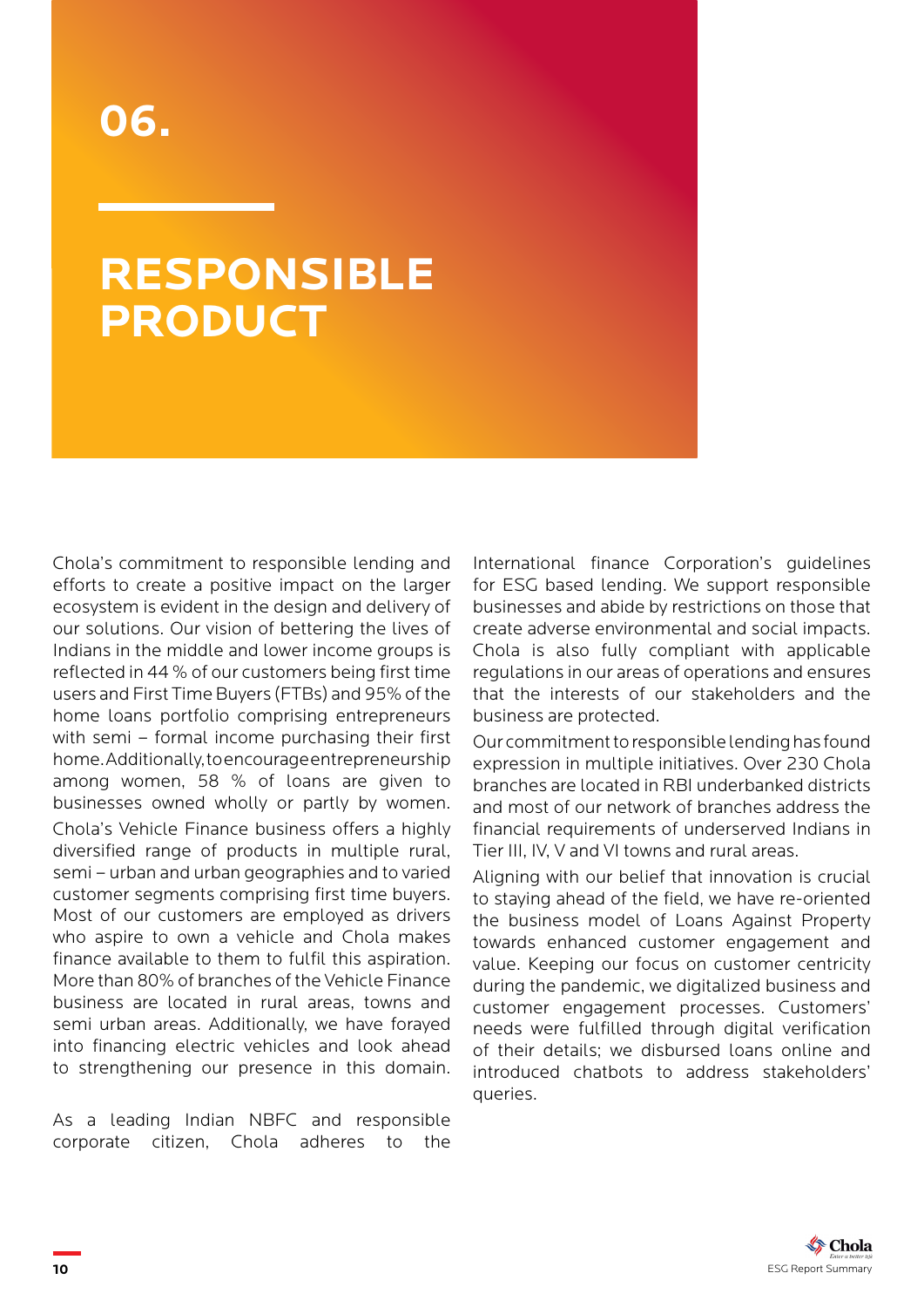### <span id="page-10-0"></span>**ENVIRONMENTAL CONSCIOUSNESS**

Chola's strategy for sustainable development guides the Company to fulfil its responsibility towards mitigating the climate crisis and preserving the natural environment. We have incorporated practices in the routine functioning of our business encompassing energy efficiency, waste management and environmental conservation. We are cognizant of the need for safe management of e-waste and have adopted a strong practice to minimize adverse outcomes of the increase in digitization and device usage. We are also conscious of the need to preserve the natural environment and have implemented paper conservation practices within the organization. In our efforts to reduce our carbon footprint,

we have transitioned to energy efficient lighting systems within our offices We also proactively create awareness of the need for energy efficiency, within the organization and among our external stakeholders, through green awareness communication campaigns.

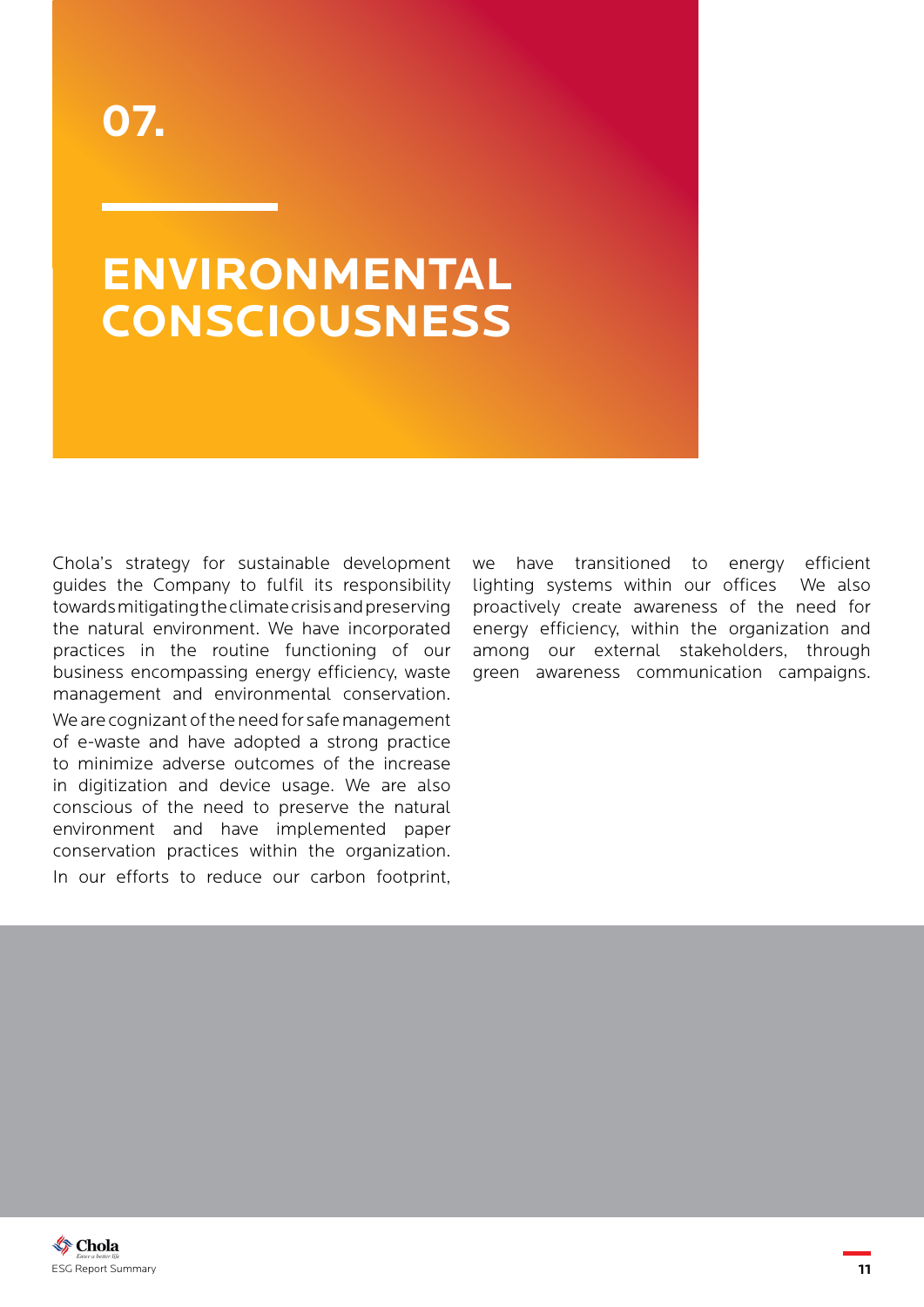#### <span id="page-11-0"></span>**PEOPLE POWER**

Chola's employees are the bedrock of the Company's success. We adopt high standards and best practices in ensuring their health and wellbeing, professional development, motivation and engagement and to the protection of human rights. Harnessing the benefits of technology and digitization, we enabled work from home during the pandemic and supported optimal productivity. The safety and wellbeing of employees and their families took centre stage and Chola rolled out multiple online initiatives to impart information on safe behaviours and to provide support to cope with the unprecedented pressures of the pandemic. We also continued to ensure professional development through various learning and development programs delivered digitally. Employee engagement activities such as virtual connects with Chola's senior management and recreational activities were also implemented to foster a continued connect with the organization.

In keeping with our vision of helping people enter a better life, our CSR initiatives encompass marginalized communities within our areas of operation as well as in areas in need of development assistance. In the last financial year, we implemented ongoing CSR programs including health services for members of the trucking and transportation industry and scholarships for their children to pursue higher secondary school and college education. Rural development initiatives in water and sanitation, hospital infrastructure, education in the arts, rural sports and other programs received significant attention as Chola expended its total CSR budget for the year.

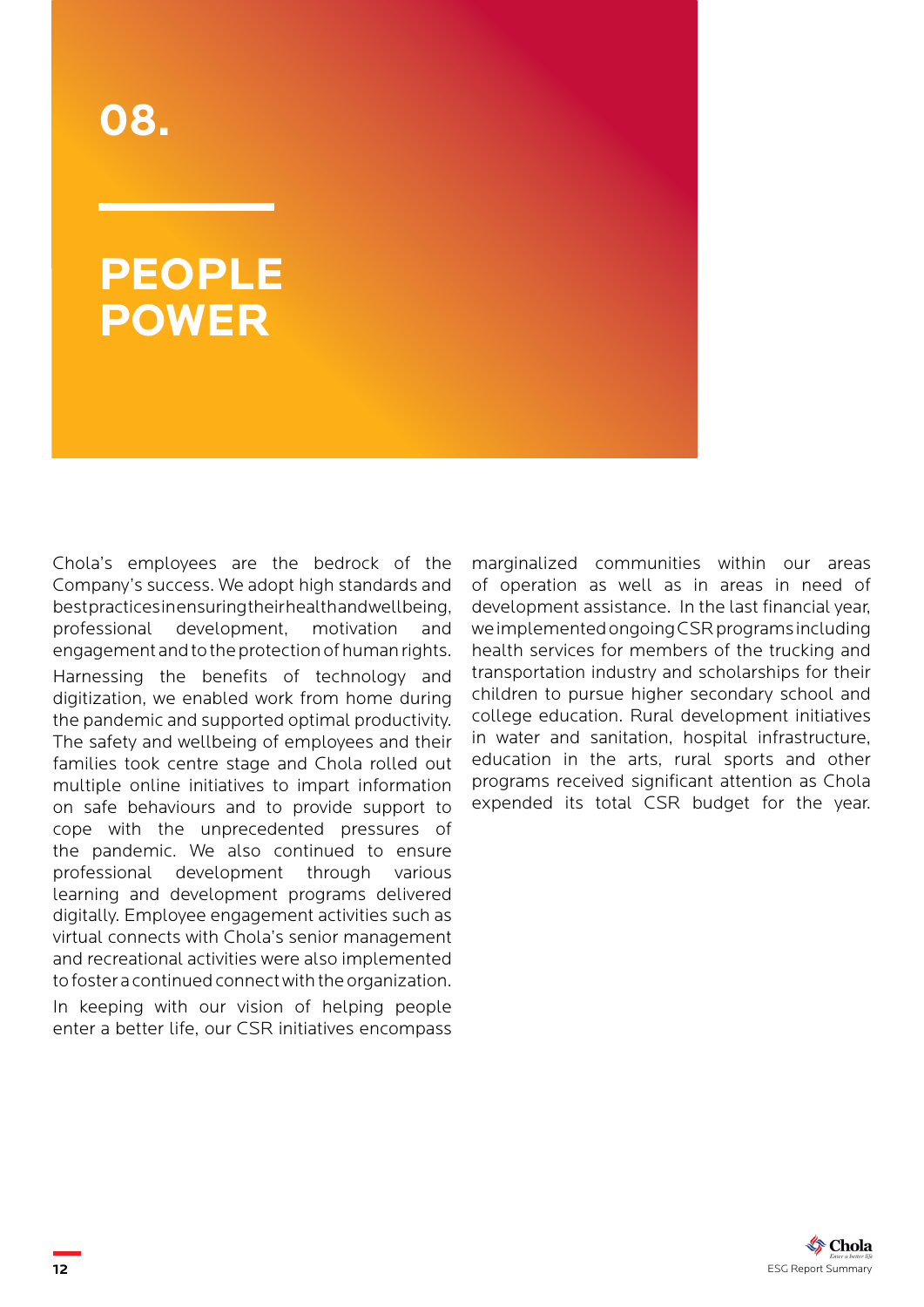#### <span id="page-12-0"></span>**SUSTAINABILITY OUTLOOK**

Looking ahead, Chola will continue on the path of creating positive socio – economic and environmental impact. The Company will pursue its focus on responsible lending by embedding ESG principles in its portfolio and expanding it to include solutions that address women's' empowerment through entrepreneurship and asset ownership, renewable energy, electric mobility and green housing. Digitization and cyber security will receive strong emphasis, as will occupational health and safety and the professional development of our employees. We are working towards ensuring green building principles are incorporated in the construction of new offices and set up of new branches through energy efficiency, water management and environment friendly initiatives. We look forward to addressing key environmental and social issues as we widen the ambit of CSR programs.